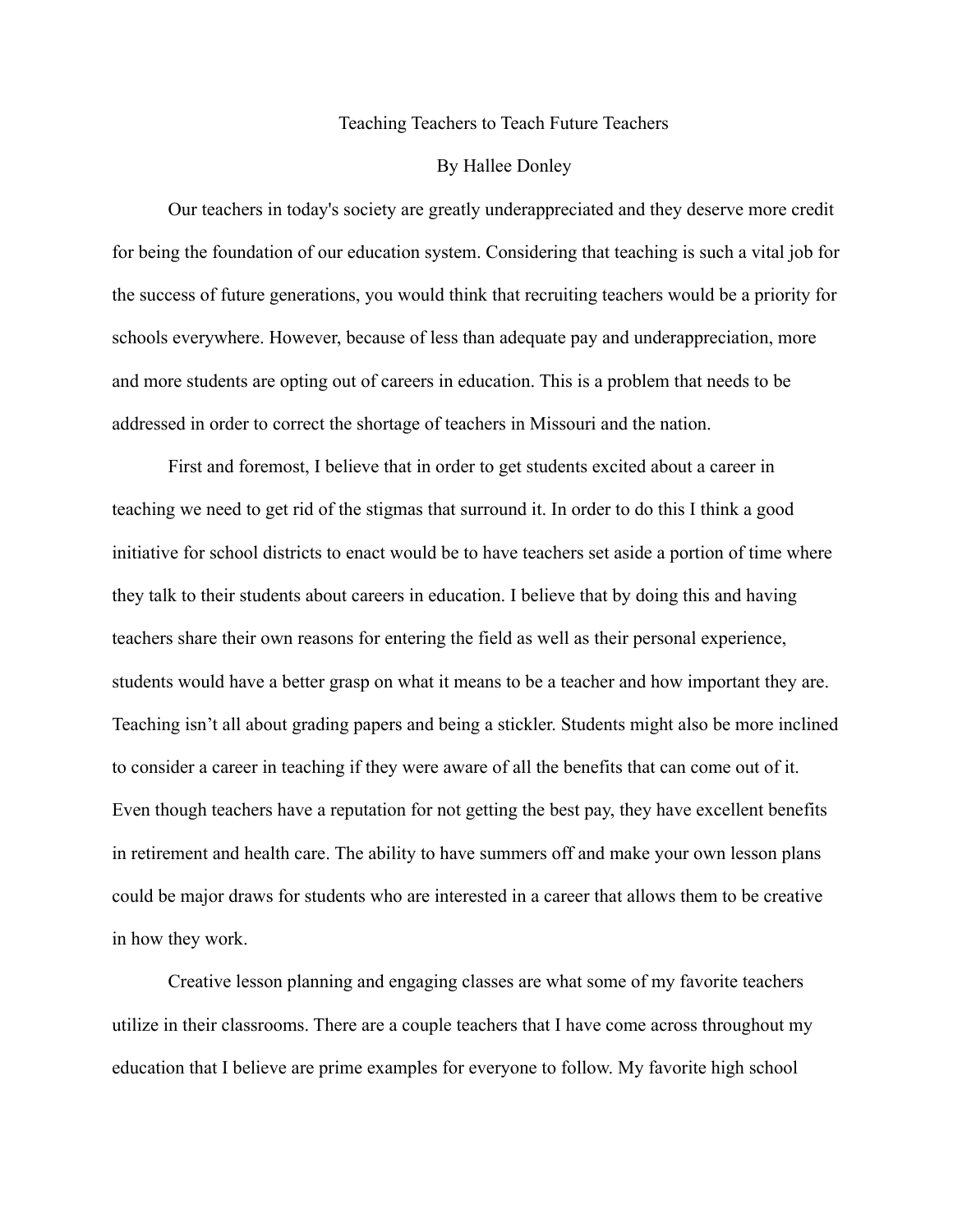English teacher, Mrs. McKinzie, had a class that revolved around creative thinking which was often a characteristic of her lessons. She helped me hone my writing skills in an effective way and taught me valuable skills. The best trademark a teacher can have in my opinion is the ability to help their students understand informational concepts as well as impact their lives in a positive way. My business teacher, Mrs. Gilmore, has had a large impact on my life and has helped me so much in high school; she has been in my corner since freshman year and I have really appreciated all her help and advice. I am also currently an A+ tutor for 5th grade science teacher Mrs. Gaulding, and I would gladly nominate her for one of the best examples of an elementary teacher I have ever seen. She is extremely hands-on with her students and does many experiments with them that demonstrate the concepts she teaches in real life. The common denominator between all the teachers I have mentioned is that they all genuinely care about their students and they take the time to make learning interesting.

Teaching can be a very difficult job and it requires several different skills. Some of these skills include patience, organization, communication skills, kindness, and knowledge about their subject. Teachers have the responsibility of their students' education and therefore they need to have a reliable and sturdy education of their own. They also need to have the communication skills to convey these lessons to their students in an effective manner. If students are not understanding the concept or need extra help teachers need to be understanding and patient, it is very important for them to create a safe learning environemnt for their students where they are not made to feel dumb. There have been several teachers throughout my life who have encouraged me to be a better student. My education has been fueled by teachers who help me learn the information I will need for my future schooling as well as helping encourage my